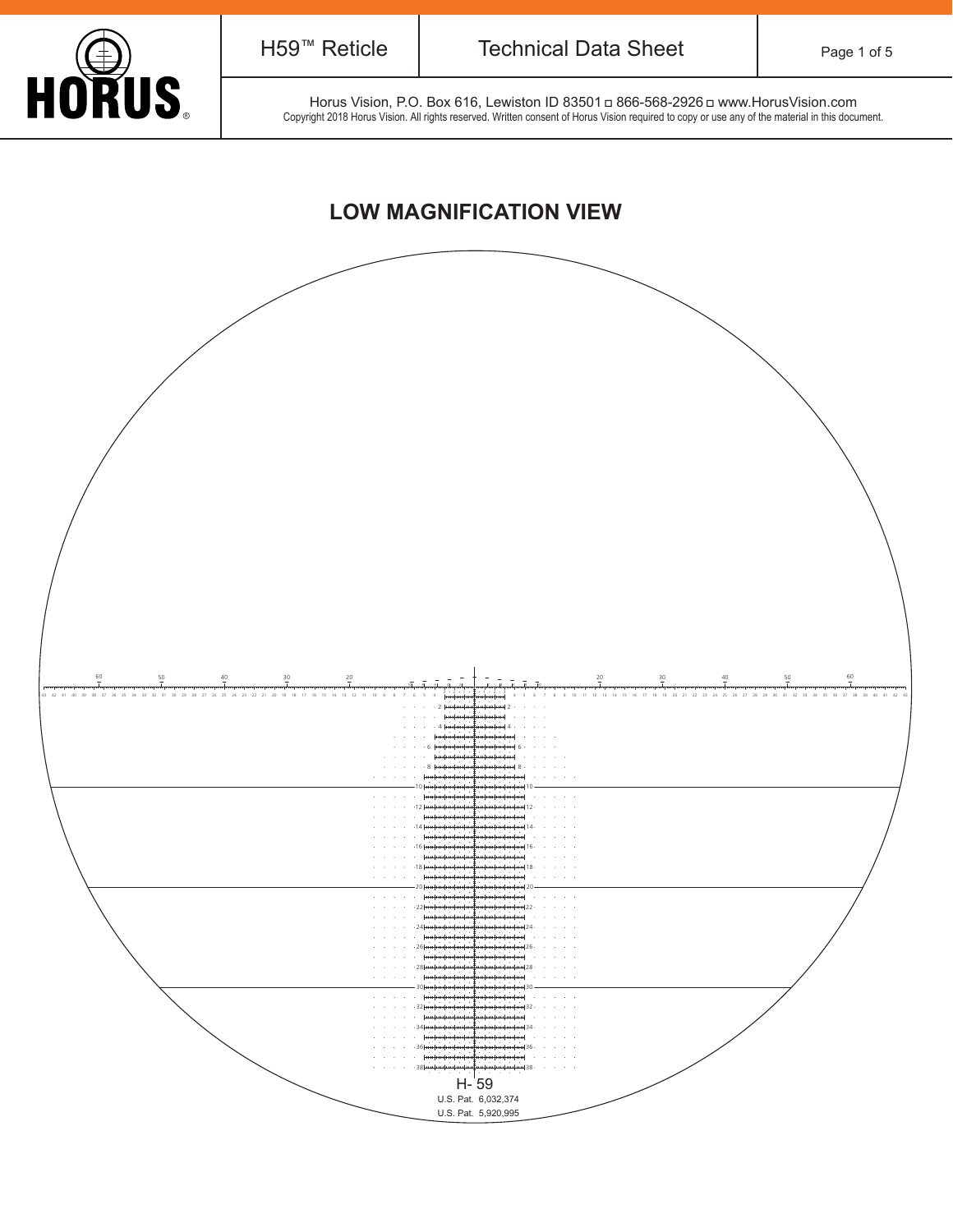

Horus Vision, P.O. Box 616, Lewiston ID 83501 a 866-568-2926 a www.HorusVision.com FORCES Horus Vision, P.O. Box 616, Lewiston ID 83501 a 866-568-2926 a www.HorusVision.com<br>Copyright 2018 Horus Vision. All rights reserved. Written consent of Horus Vision required to copy or use any of the material in thi

### **HIGH MAGNIFICATION VIEW**

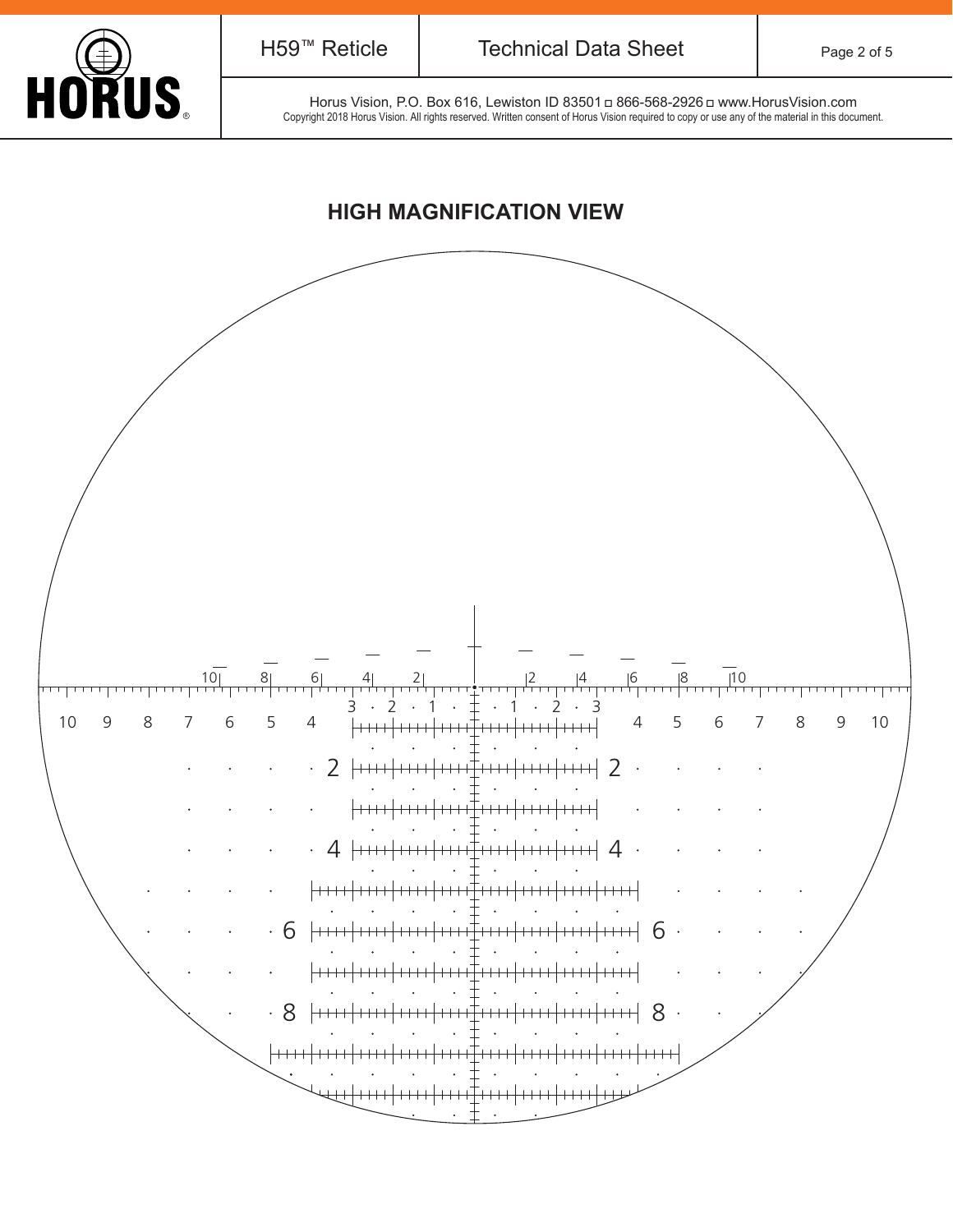

Horus Vision, P.O. Box 616, Lewiston ID 83501 a 866-568-2926 a www.HorusVision.com FORE SOLUSE Horus Vision, P.O. Box 616, Lewiston ID 83501 <del>□</del> 866-568-2926 □ www.HorusVision.com<br>Copyright 2018 Horus Vision. All rights reserved. Written consent of Horus Vision required to copy or use any of the material

## **SPECIFICATIONS**

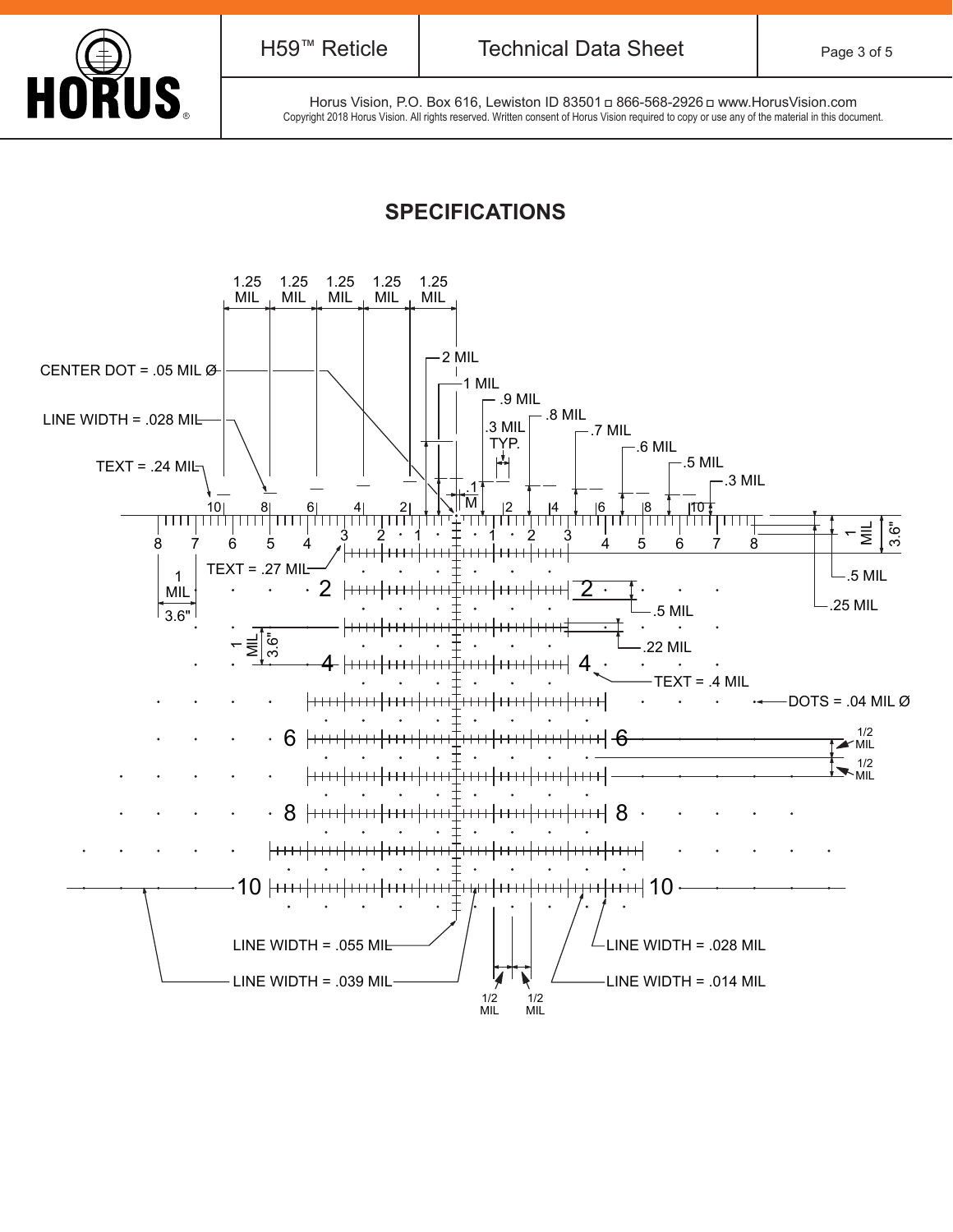

Horus Vision, P.O. Box 616, Lewiston ID 83501 a 866-568-2926 a www.HorusVision.com Horus Vision, P.O. Box 616, Lewiston ID 83501 a 866-568-2926 a www.HorusVision.com<br>Copyright 2018 Horus Vision. All rights reserved. Written consent of Horus Vision required to copy or use any of the material in this docum

#### **ILLUMINATION PATTERN**